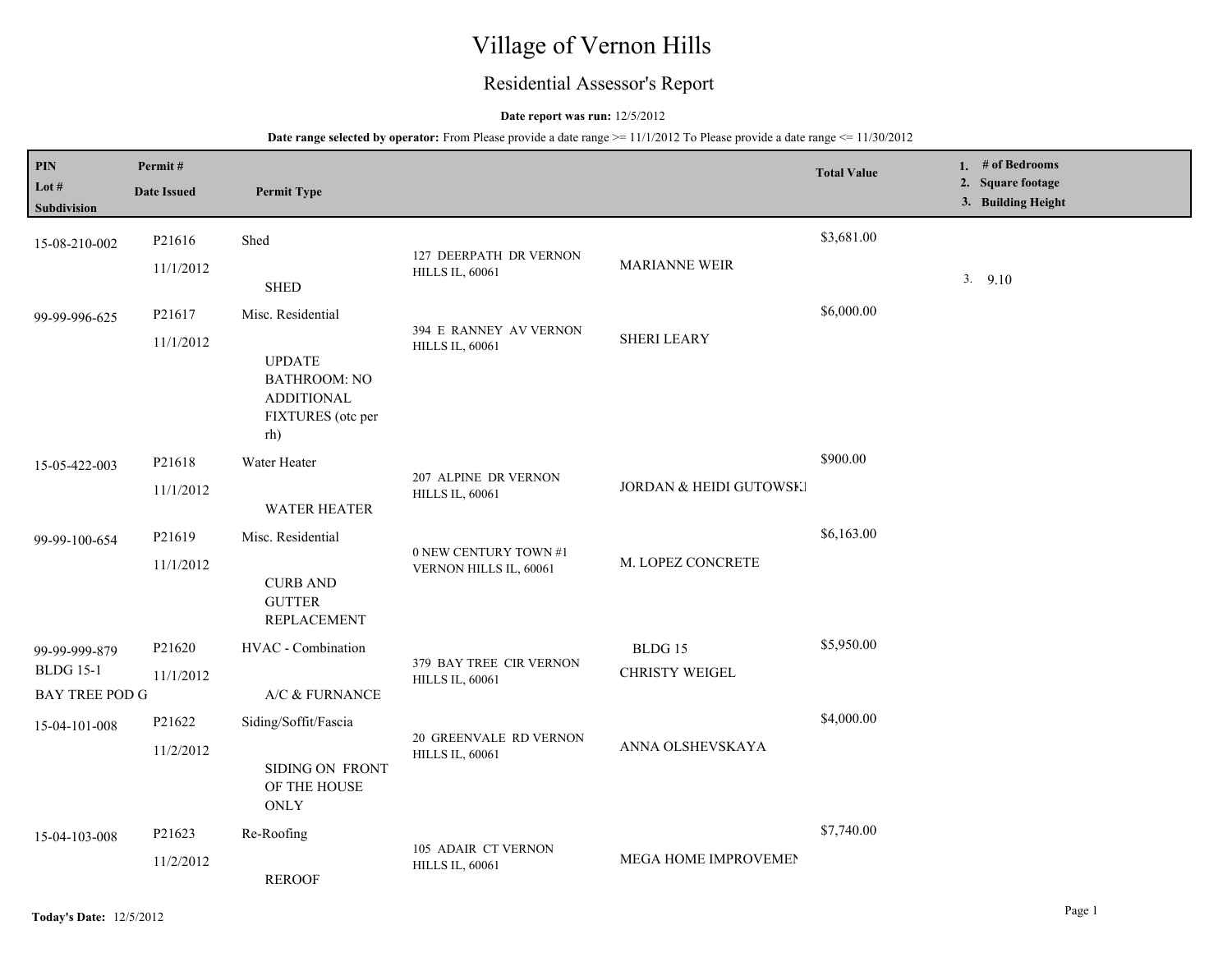| PIN<br>Lot #<br>Subdivision | Permit#<br><b>Date Issued</b> | <b>Permit Type</b>                                                  |                                                        |                                         | <b>Total Value</b> | 1. # of Bedrooms<br>2. Square footage<br>3. Building Height |
|-----------------------------|-------------------------------|---------------------------------------------------------------------|--------------------------------------------------------|-----------------------------------------|--------------------|-------------------------------------------------------------|
| 99-99-995-497               | P21624<br>11/2/2012           | Fence<br><b>FENCE</b>                                               | 91 MICHIGAN CT VERNON<br><b>HILLS IL, 60061</b>        | <b>CAREEN SKELIN</b>                    | \$500.00           | 3. 6.00                                                     |
| 15-04-311-005               | P21625<br>11/2/2012           | Re-Roofing<br><b>REROOF</b>                                         | 122 ANNAPOLIS DR<br>VERNON HILLS IL, 60061             | MIDWEST ROOFING<br><b>PROFESSIONALS</b> | \$8,363.00         |                                                             |
| 15-08-207-025               | P21626<br>11/2/2012           | Driveway/Slab<br>Sidewalk<br><b>DRIVEWAY AND</b><br><b>SIDEWALK</b> | 124 DEERPATH DR VERNON<br><b>HILLS IL, 60061</b>       | ADAM SIEPRAWSKI                         | \$3,200.00         |                                                             |
| 99-99-990-769               | P21627<br>11/5/2012           | Water Heater<br><b>WATER HEATER</b>                                 | 1133 GEORGETOWN WAY<br>VERNON HILLS IL, 60061          | HONGBO DAVID CHEN                       | \$925.00           |                                                             |
| 99-99-996-059               | P21628<br>11/5/2012           | Private Sidewalk<br>SIDEWALK,<br>STOOP, STEP                        | 908 SPARTA CT VERNON<br><b>HILLS IL, 60061</b>         | DU BOIS PAVING CO                       | \$1,393.00         |                                                             |
| 99-99-990-051               | P21629<br>11/5/2012           | Private Sidewalk<br>SIDEWALK AND<br><b>STEP</b>                     | 877 ANN ARBOR LN<br>VERNON HILLS IL, 60061             | DU BOIS PAVING CO                       | \$1,462.00         |                                                             |
| 99-99-996-043               | P21630<br>11/5/2012           | Private Sidewalk<br><b>SIDEWALK</b>                                 | <b>678 PORTAGE DR VERNON</b><br><b>HILLS IL, 60061</b> | DU BOIS PAVING CO                       | \$1,602.00         |                                                             |
| 99-99-996-054               | P21631<br>11/5/2012           | Private Sidewalk<br>SIDEWALK AND<br><b>STOOP</b>                    | <b>648 PORTAGE DR VERNON</b><br><b>HILLS IL, 60061</b> | DU BOIS PAVING CO                       | \$627.00           |                                                             |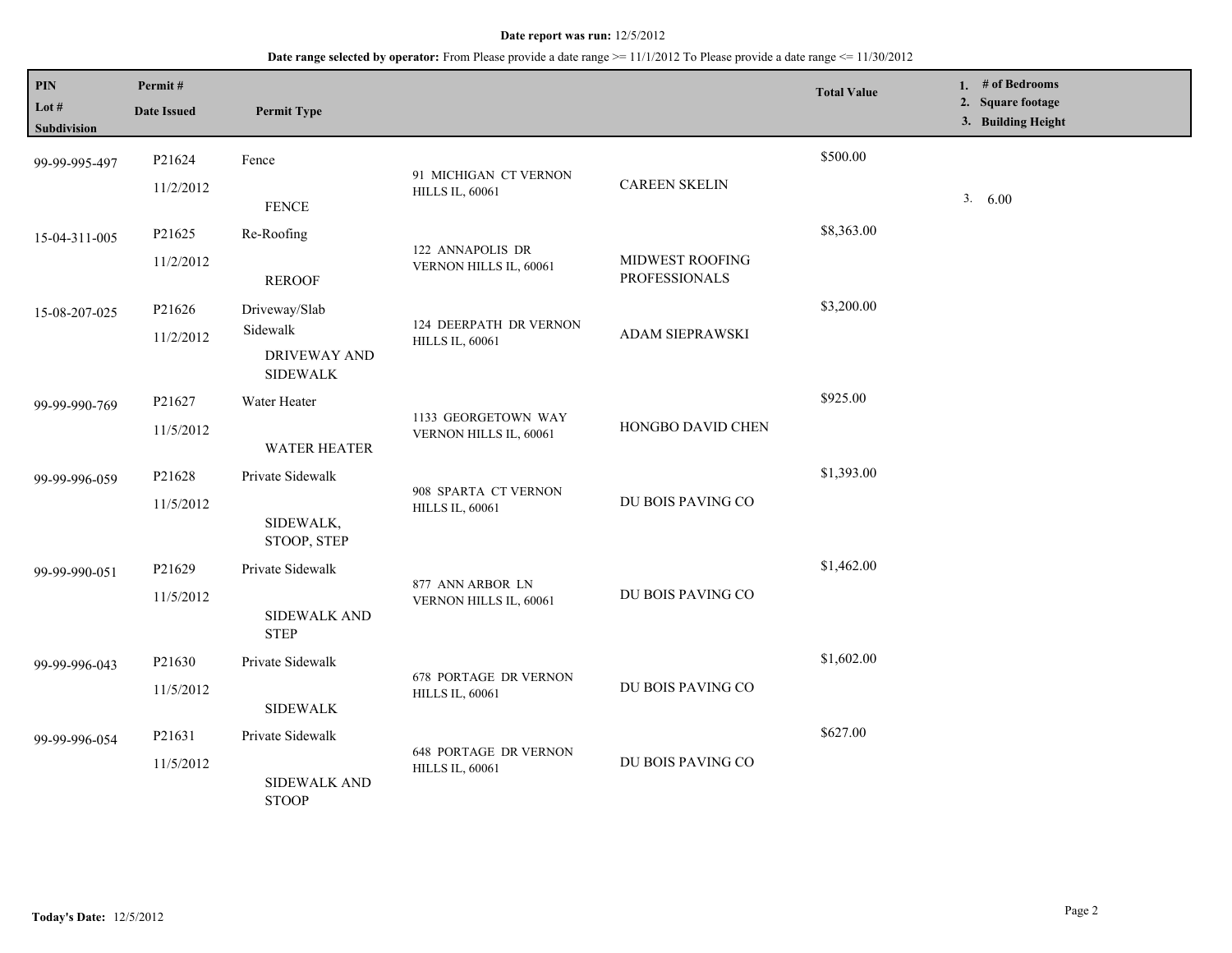| <b>PIN</b><br>Lot $#$ | Permit#<br><b>Date Issued</b> | <b>Permit Type</b>                                                                                                                         |                                                         |                                           | <b>Total Value</b> | 1. # of Bedrooms<br>2. Square footage<br>3. Building Height |
|-----------------------|-------------------------------|--------------------------------------------------------------------------------------------------------------------------------------------|---------------------------------------------------------|-------------------------------------------|--------------------|-------------------------------------------------------------|
| Subdivision           |                               |                                                                                                                                            |                                                         |                                           |                    |                                                             |
| 99-99-995-895         | P21633                        | Private Sidewalk                                                                                                                           | 725 GROSSE POINTE CIR                                   | DU BOIS PAVING CO                         | \$696.00           |                                                             |
|                       | 11/5/2012                     | <b>SIDEWALK AND</b><br><b>STEP</b>                                                                                                         | VERNON HILLS IL, 60061                                  |                                           |                    |                                                             |
| 99-99-996-062         | P21634                        | Private Sidewalk                                                                                                                           | 914 SPARTA CT VERNON                                    |                                           | \$914.00           |                                                             |
|                       | 11/5/2012                     | <b>SIDEWALK</b>                                                                                                                            | <b>HILLS IL, 60061</b>                                  | DU BOIS PAVING CO                         |                    |                                                             |
| 99-99-991-160         | P21637                        | Furnace                                                                                                                                    |                                                         |                                           | \$2,482.00         |                                                             |
|                       | 11/5/2012                     | <b>FURNACE</b>                                                                                                                             | 1290 GEORGETOWN WAY<br>VERNON HILLS IL, 60061           | <b>SHIRLEY SUM LAM</b>                    |                    |                                                             |
| 99-99-101-568         | P21638                        | 1 & 2 Family New                                                                                                                           |                                                         |                                           | \$600,000.00       | 1.4.0                                                       |
| POD 18, LOT 34        | 11/6/2012                     | <b>NEW SINGLE</b><br><b>FAMILY HOME</b><br>LOT 34 RIVERA<br><b>ELSTATES</b><br><b>4.5 BATHROOMS</b><br>4 BEDROOMS,<br><b>FINISHED BSMT</b> | 1607 NICKLAUS CT VERNON<br><b>HILLS IL, 60061</b>       |                                           |                    | 2. $4,640.00$                                               |
| 15-07-210-004         | P21642<br>11/7/2012           | Furnace<br><b>FURNANCE</b>                                                                                                                 | <b>48 S FIORE PKWY VERNON</b><br><b>HILLS IL, 60061</b> | ALLIED AIR CONDITIONING<br><b>HEATING</b> | \$2,300.00         |                                                             |
| 15-08-106-010         | P21643                        | Re-Roofing                                                                                                                                 |                                                         |                                           | \$8,245.00         |                                                             |
|                       | 11/7/2012                     | <b>REROOF</b>                                                                                                                              | 709 N LAKESIDE DR<br>VERNON HILLS IL, 60061             | WAUKEGAN ROOFING CO.,<br>UNLTD.           |                    |                                                             |
| 99-99-996-290         | P21646                        | Private Sidewalk                                                                                                                           |                                                         |                                           | \$1,330.00         |                                                             |
|                       | 11/8/2012                     | SIDEWALK, STOOP<br>& STEPS                                                                                                                 | 420 BRIARWOOD CT<br>VERNON HILLS IL, 60061              | DU BOIS PAVING CO                         |                    |                                                             |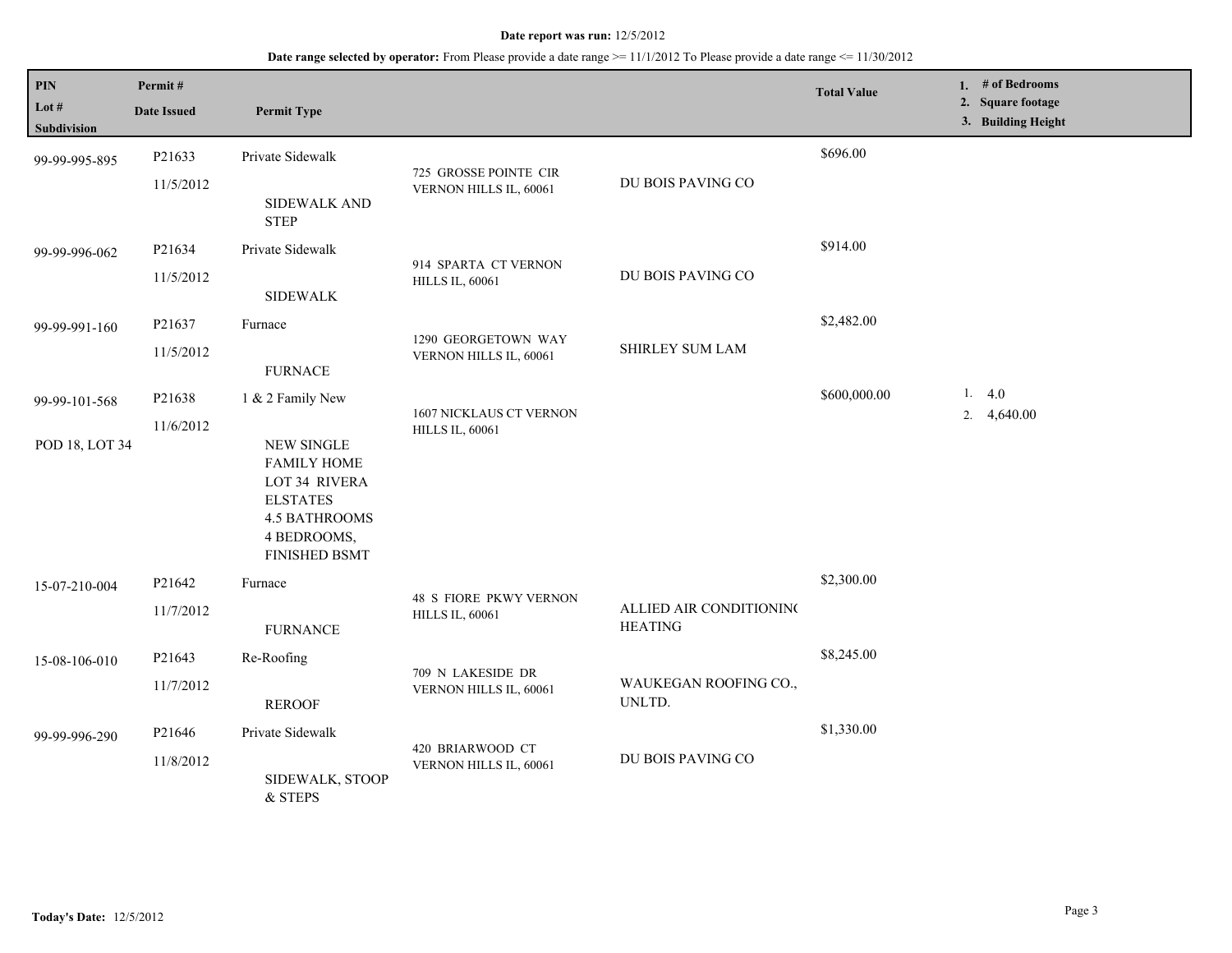| PIN<br>Lot $#$<br>Subdivision | Permit#<br><b>Date Issued</b> | <b>Permit Type</b>                                                                                                                                     |                                                                 |                                            | <b>Total Value</b> | 1. $#$ of Bedrooms<br>2. Square footage<br>3. Building Height |
|-------------------------------|-------------------------------|--------------------------------------------------------------------------------------------------------------------------------------------------------|-----------------------------------------------------------------|--------------------------------------------|--------------------|---------------------------------------------------------------|
| 99-00-000-089                 | P21647<br>11/8/2012           | Private Sidewalk<br>SIDEWALK, STOOP<br>& STEPS                                                                                                         | 207 REDWOOD CT VERNON<br><b>HILLS IL, 60061</b>                 |                                            | \$1,363.00         |                                                               |
| 99-99-996-440                 | P21648<br>11/8/2012           | Private Sidewalk<br>SIDEWALK, STOOP<br>& STEPS                                                                                                         | 406 TANGLEWOOD CT<br>VERNON HILLS IL, 60061                     | DU BOIS PAVING CO                          | \$1,200.00         |                                                               |
| 99-99-101-409                 | P21650<br>11/8/2012           | Misc. Residential<br><b>REPLACE MAIL</b><br><b>BOX SLAB</b><br><b>LOCATED</b><br><b>BETWEEN 165</b><br>THORNE GROVE<br>AND 1058 HIDDEN<br><b>CREEK</b> | 0 OLDE GROVE FARM<br>TOWNHOMES VERNON<br><b>HILLS IL, 60061</b> | <b>OLDE GROVE FARM</b><br><b>TOWNHOMES</b> | \$1,000.00         |                                                               |
| 15-06-412-005                 | P21651<br>11/8/2012           | Re-Roofing<br><b>REROOF</b>                                                                                                                            | 89 N FIORE PKWY VERNON<br><b>HILLS IL, 60061</b>                | AMB ROOFING (UNLTD)                        | \$10,125.00        |                                                               |
| 15-09-102-021                 | P21654<br>11/9/2012           | Re-Roofing<br><b>REROOF</b>                                                                                                                            | 105 MIDWAY LN VERNON<br><b>HILLS IL, 60061</b>                  | WOODSTAR ENERGY, LLC                       | \$4,800.00         |                                                               |
| 15-04-303-009                 | P21656<br>11/12/2012          | Sewer Repair<br>sewer repair                                                                                                                           | 12 EDGEWOOD RD VERNON<br><b>HILLS IL, 60061</b>                 | AHS PLUMBING                               | \$2,700.00         |                                                               |
| 15-06-417-007                 | P21659<br>11/12/2012          | Fence<br><b>FENCE</b>                                                                                                                                  | 31 N SOUTHFIELD DR<br>VERNON HILLS IL, 60061                    | <b>LAURA S AZRIEL</b>                      | \$3,000.00         | 3.4.00                                                        |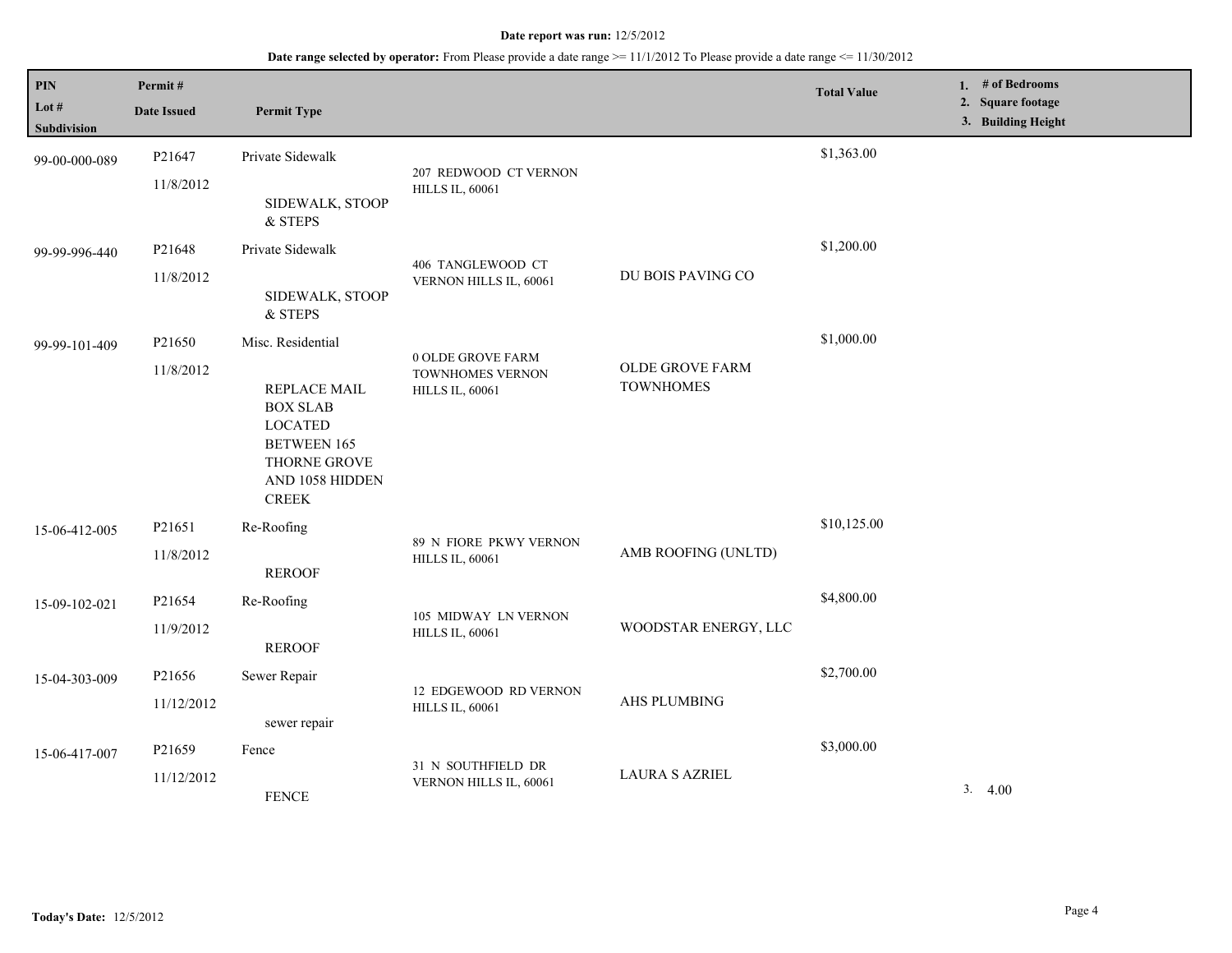| PIN<br>Lot #<br>Subdivision | Permit#<br><b>Date Issued</b> | <b>Permit Type</b>                                    |                                                  |                                                  | <b>Total Value</b> | 1. # of Bedrooms<br>2. Square footage<br>3. Building Height |
|-----------------------------|-------------------------------|-------------------------------------------------------|--------------------------------------------------|--------------------------------------------------|--------------------|-------------------------------------------------------------|
| 99-99-101-621               | P21666<br>11/14/2012          | Water Heater<br><b>REINSTALL</b>                      | 880 LAKESIDE unit 1D<br>VERNON HILLS IL, 60061   | AT PLUMBING AND<br>CONTRACTING                   | \$100.00           |                                                             |
|                             |                               | <b>WATER HEATER</b><br>AFTER DRYWALL<br><b>REPAIR</b> |                                                  |                                                  |                    |                                                             |
| 11-32-411-035               | P21668                        | Water Heater                                          |                                                  |                                                  | \$730.00           |                                                             |
|                             | 11/14/2012                    | <b>WATER HEATER</b>                                   | 1002 STOCKTON CT<br>VERNON HILLS IL, 60061       | <b>B. KIESGEN PLUMBING</b>                       |                    |                                                             |
| 15-05-204-029               | P21669                        | Furnace                                               | 316 ALEXANDRIA DR<br>VERNON HILLS IL, 60061      | <b>AMY LAM</b>                                   | \$4,000.00         |                                                             |
|                             | 11/14/2012                    | <b>FURNACE</b>                                        |                                                  |                                                  |                    |                                                             |
| 11-32-301-006               | P21670                        | Re-Roofing                                            | 1100 TENNYSON PL<br>VERNON HILLS IL, 60061       | WILLIAMS ROOFING                                 | \$5,700.00         |                                                             |
|                             | 11/14/2012                    | <b>REROOF</b>                                         |                                                  |                                                  |                    |                                                             |
| 99-99-991-011               | P21672                        | Furnace                                               | 1233 REGENCY CT VERNON<br><b>HILLS IL, 60061</b> | MIKE ANDERSON                                    | \$5,125.00         |                                                             |
|                             | 11/14/2012                    | <b>FURNACE</b>                                        |                                                  |                                                  |                    |                                                             |
| 15-08-403-005               | P21673                        | Siding/Soffit/Fascia                                  | 451 EVERGREEN DR                                 | \$3,800.00<br>WEATHER GUARD WINDOV<br><b>INC</b> |                    |                                                             |
|                             | 11/15/2012                    | SIDING (ON FRONT<br>ONLY) AND<br>SOFFITS/FASCIA       | VERNON HILLS IL, 60061                           |                                                  |                    |                                                             |
| 15-05-406-001               | P21674                        | Re-Roofing                                            |                                                  |                                                  | \$6,450.00         |                                                             |
|                             | 11/15/2012                    | <b>REROOF</b>                                         | 239 ALEXANDRIA DR<br>VERNON HILLS IL, 60061      | <b>CHAMPION ROOFING</b>                          |                    |                                                             |
| 15-08-206-027               | P21676                        | Re-Roofing                                            | 42 MANCHESTER LN                                 |                                                  | \$1,800.00         |                                                             |
|                             | 11/15/2012                    | <b>REROOF</b>                                         | VERNON HILLS IL, 60061                           | AB EDWARD ENTERPRISES<br>(LTD)                   |                    |                                                             |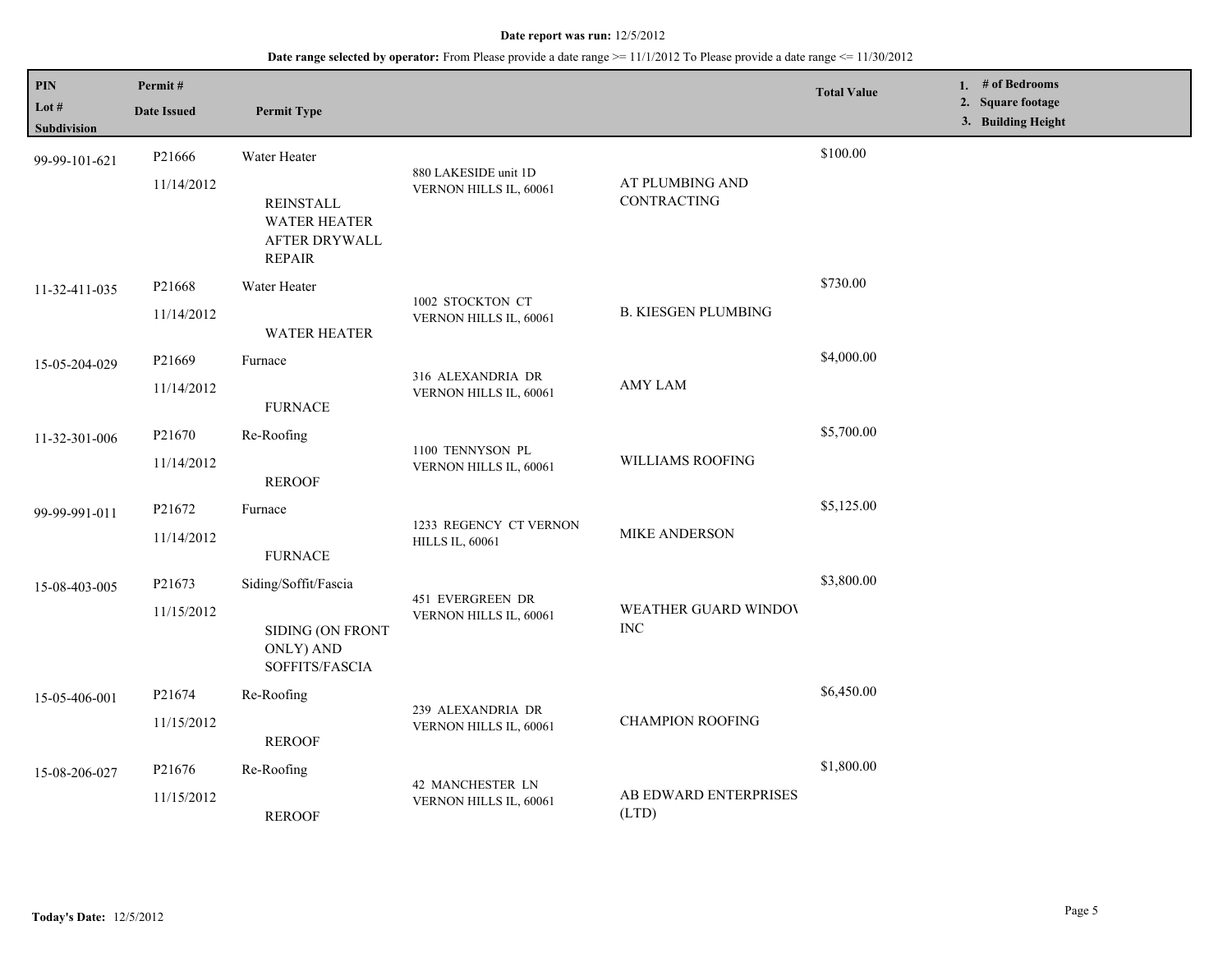| PIN<br>Lot #<br>Subdivision            | Permit#<br><b>Date Issued</b>    | <b>Permit Type</b>                                      |                                                        |                                          | <b>Total Value</b> | 1. # of Bedrooms<br>2. Square footage<br>3. Building Height |
|----------------------------------------|----------------------------------|---------------------------------------------------------|--------------------------------------------------------|------------------------------------------|--------------------|-------------------------------------------------------------|
| 99-99-992-070                          | P21682<br>11/16/2012             | Furnace<br><b>FURNACE</b>                               | 2033 N TREVINO TER<br>VERNON HILLS IL, 60061           | <b>ROBINSON HEATING &amp; COO</b>        | \$2,900.00         |                                                             |
| 99-00-000-070                          | P21687<br>11/16/2012             | Water Heater<br>WATER HEATER                            | 421 APPLETON DR VERNON<br><b>HILLS IL, 60061</b>       | JOHN J MARKO                             | \$379.00           |                                                             |
| 15-04-307-009                          | P21688<br>11/19/2012             | Siding/Soffit/Fascia<br><b>SIDING</b>                   | 17 BEDFORD DR VERNON<br><b>HILLS IL, 60061</b>         | THOMAS E GITZINGER                       | \$8,200.00         |                                                             |
| 99-99-990-001                          | P <sub>21690</sub><br>11/19/2012 | Water Heater<br><b>WATER HEATER</b>                     | 932 ANN ARBOR LN<br>VERNON HILLS IL, 60061             | <b>B. KIESGEN PLUMBING</b>               | \$660.00           |                                                             |
| 99-99-995-931                          | P21692<br>11/19/2012             | Furnace<br>Air<br>FURNACE AND A/C                       | <b>605 GROSSE POINTE CIR</b><br>VERNON HILLS IL, 60061 | <b>DIANNE EBERHARDT</b>                  | \$5,200.00         |                                                             |
| 11-29-201-055<br>$18\,$<br>ROYAL TROON | P21693<br>11/20/2012             | Misc. Residential<br><b>GENERATOR</b>                   | 2376 N SARAZEN DR<br>VERNON HILLS IL, 60061            | POD <sub>9</sub><br>18<br>KLEES ELECTRIC | \$8,800.00         |                                                             |
| 15-05-410-016                          | P21695<br>11/21/2012             | Siding/Soffit/Fascia<br>SIDING/SOFFIT/FA<br><b>SCIA</b> | 219 ANNAPOLIS DR<br>VERNON HILLS IL, 60061             | CORNERSTONE                              | \$8,005.00         |                                                             |
| 99-99-999-512                          | P21696<br>11/21/2012             | Private Sidewalk<br>WALK WAY &<br><b>FRONT STOOP</b>    | 189 W CONGRESSIONAL CT<br>VERNON HILLS IL, 60061       | MONICA SETIA                             | \$1,800.00         |                                                             |
| 15-08-106-004                          | P21697<br>11/26/2012             | Re-Roofing<br><b>REROOF</b>                             | 721 N LAKESIDE DR<br>VERNON HILLS IL, 60061            | <b>CHAMPION ROOFING</b>                  | \$9,440.00         |                                                             |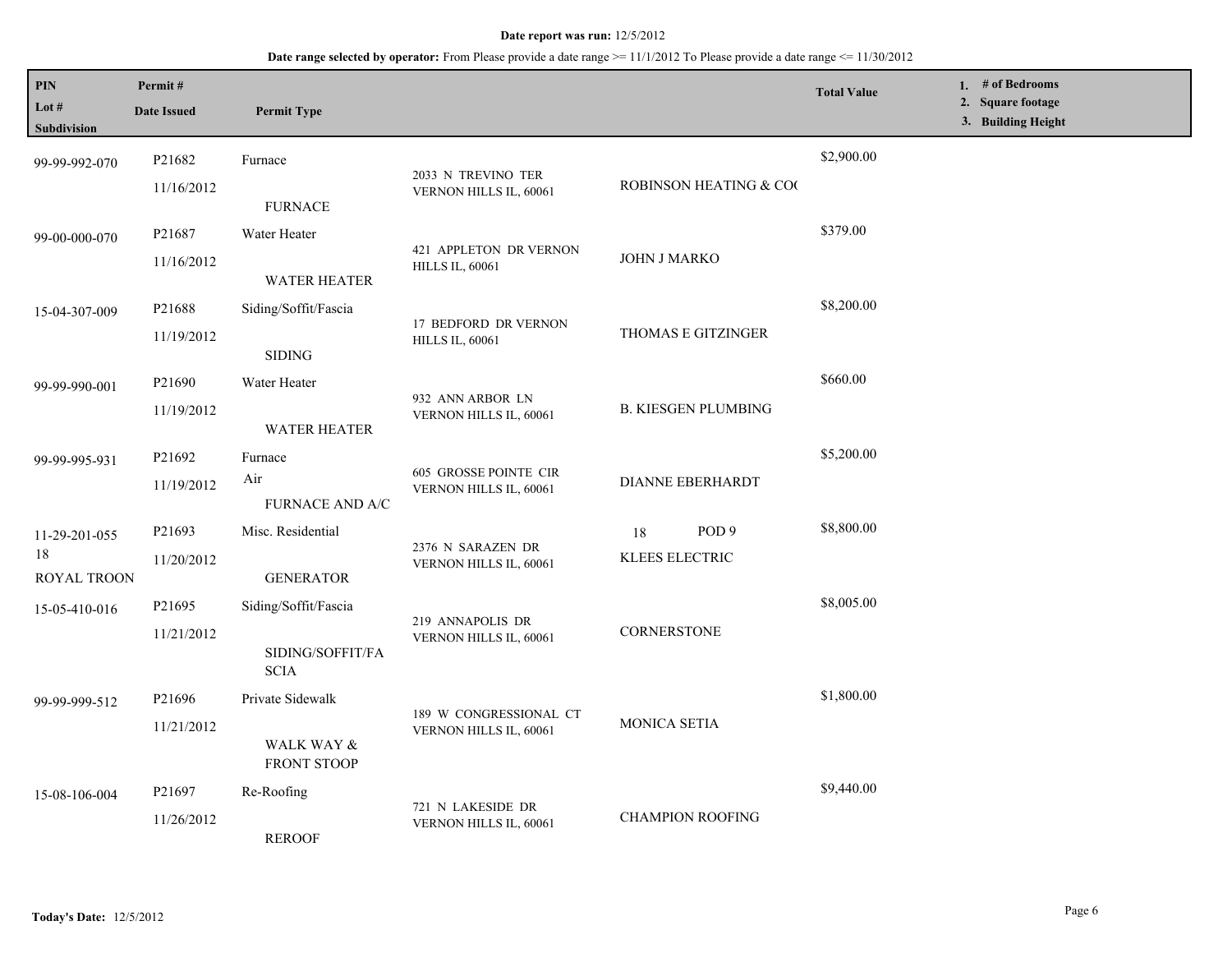| PIN<br>Lot #<br>Subdivision | Permit#<br><b>Date Issued</b> | <b>Permit Type</b>                |                                                   |                                                    | <b>Total Value</b> | 1. # of Bedrooms<br>2. Square footage<br>3. Building Height |
|-----------------------------|-------------------------------|-----------------------------------|---------------------------------------------------|----------------------------------------------------|--------------------|-------------------------------------------------------------|
| 11-32-416-002               | P21699                        | Sewer Repair                      |                                                   |                                                    | \$1,100.00         |                                                             |
|                             | 11/27/2012                    | <b>SEWER REPAIR</b>               | 170 WEBSTER PL VERNON<br><b>HILLS IL, 60061</b>   | DONE RIGHT PLUMBING                                |                    |                                                             |
| 15-05-405-078               | P21702                        | Re-Roofing                        |                                                   |                                                    | \$5,095.00         |                                                             |
|                             | 11/27/2012                    | <b>REROOF</b>                     | 215 AMBER LN VERNON<br><b>HILLS IL, 60061</b>     | <b>COUNTRYSIDE ROOFING SI</b><br>& WINDOWS (UNLTD) |                    |                                                             |
| 99-99-996-032               | P21705                        | Furnace                           |                                                   |                                                    | \$1,850.00         |                                                             |
|                             | 11/28/2012                    | <b>FURNACE</b>                    | 574 MUSKEGAN CT<br>VERNON HILLS IL, 60061         | ALLIED AIR CONDITIONING<br><b>HEATING</b>          |                    |                                                             |
| 99-99-994-427               | P <sub>21706</sub>            | Furnace                           |                                                   |                                                    | \$1,800.00         |                                                             |
|                             | 11/28/2012                    | <b>FURNACE</b>                    | 440 STEVENSON PL<br>VERNON HILLS IL, 60061        | ALLIED AIR CONDITIONING<br><b>HEATING</b>          |                    |                                                             |
| 15-08-108-043               | P21710                        | Fence                             |                                                   |                                                    | \$10,650.00        |                                                             |
|                             | 11/28/2012                    | <b>FENCE</b>                      | 306 COURT OF ELM VERNON<br><b>HILLS IL, 60061</b> | <b>SHOGREN FENCE</b>                               |                    | 3. 6.00                                                     |
| 15-04-104-002               | P21712                        | Fence                             |                                                   |                                                    | \$2,600.00         |                                                             |
|                             | 11/28/2012                    | <b>FENCE</b>                      | 407 ALBANY LN VERNON<br><b>HILLS IL, 60061</b>    | <b>AZTEC FENCE COMPANY</b>                         |                    | 3. 6.00                                                     |
| 11-32-201-026               | P21717                        | Misc. Residential                 | 108 DICKINSON CT VERNON<br><b>HILLS IL, 60061</b> | <b>QCI RESTORATION</b>                             | \$12,000.00        |                                                             |
|                             | 11/29/2012                    | <b>FIRE</b><br><b>RESTORATION</b> |                                                   |                                                    |                    |                                                             |
| 99-00-000-110               | P21723                        | Re-Roofing                        |                                                   |                                                    | \$12,070.00        |                                                             |
|                             | 11/30/2012                    | <b>REROOF BLDG</b><br>321-327     | 321 BIRCHWOOD CT<br>VERNON HILLS IL, 60061        | <b>BARRY ROOFING (UNLTD)</b>                       |                    |                                                             |
| 99-99-996-095               | P21724                        | Re-Roofing                        |                                                   |                                                    | \$11,666.00        |                                                             |
|                             | 11/30/2012                    | <b>REROOF BLDG</b><br>370-376     | 370 BIRCHWOOD CT<br>VERNON HILLS IL, 60061        | <b>BARRY ROOFING (UNLTD)</b>                       |                    |                                                             |